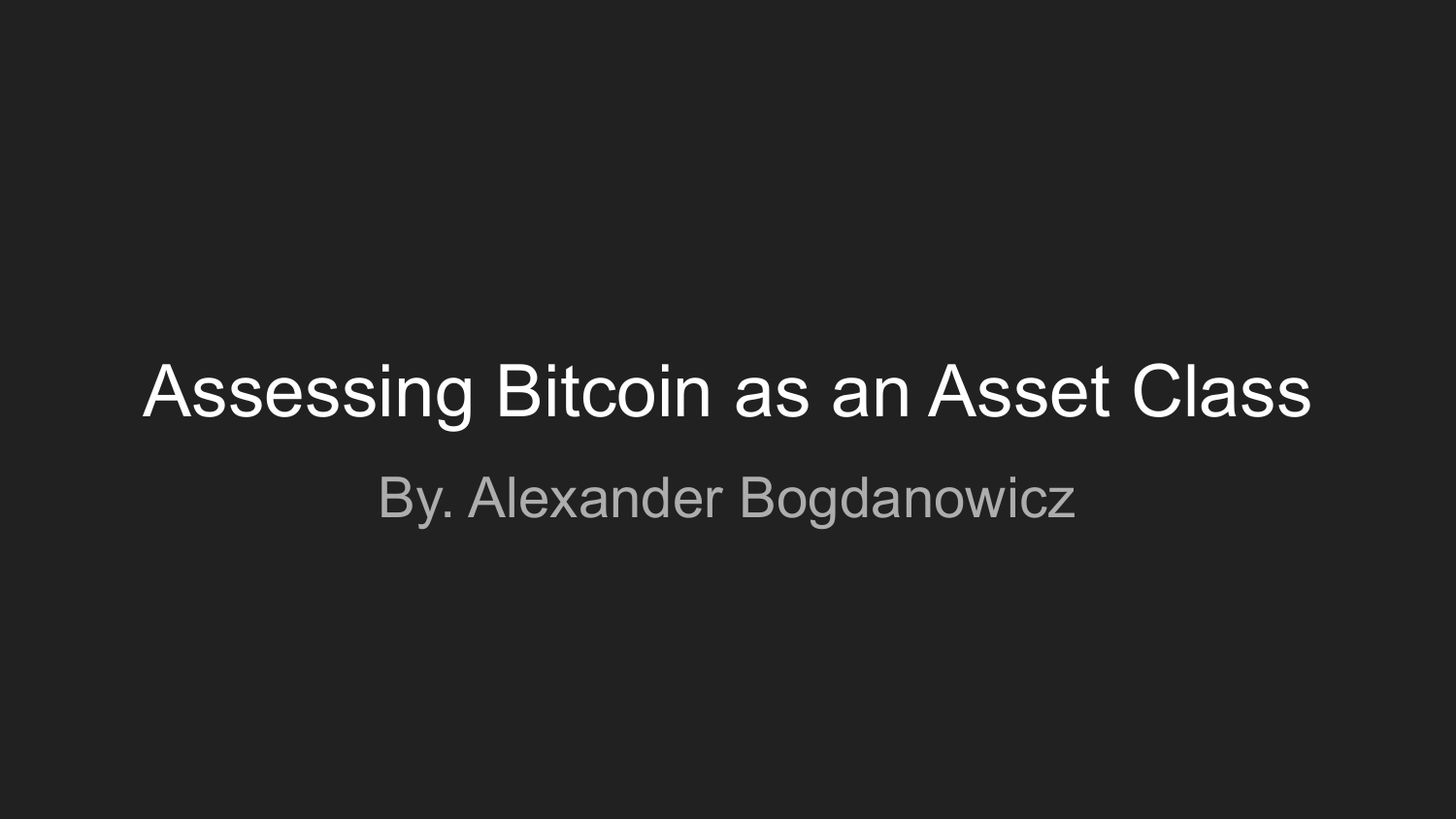### What is Bitcoin? And Who's Asking?

- Is it a store of value? (Gold) (Bonds)
- Is it simply a speculative instrument (volatility play)?
- Is it an actual currency? (EUR, USD)
- Government's may ask: Will it destabilize global currency markets and monetary policy?
- Financial Institutions may ask: Will it cut out the financial intermediary in most transactions?
- I'm asking: What does the market think it is?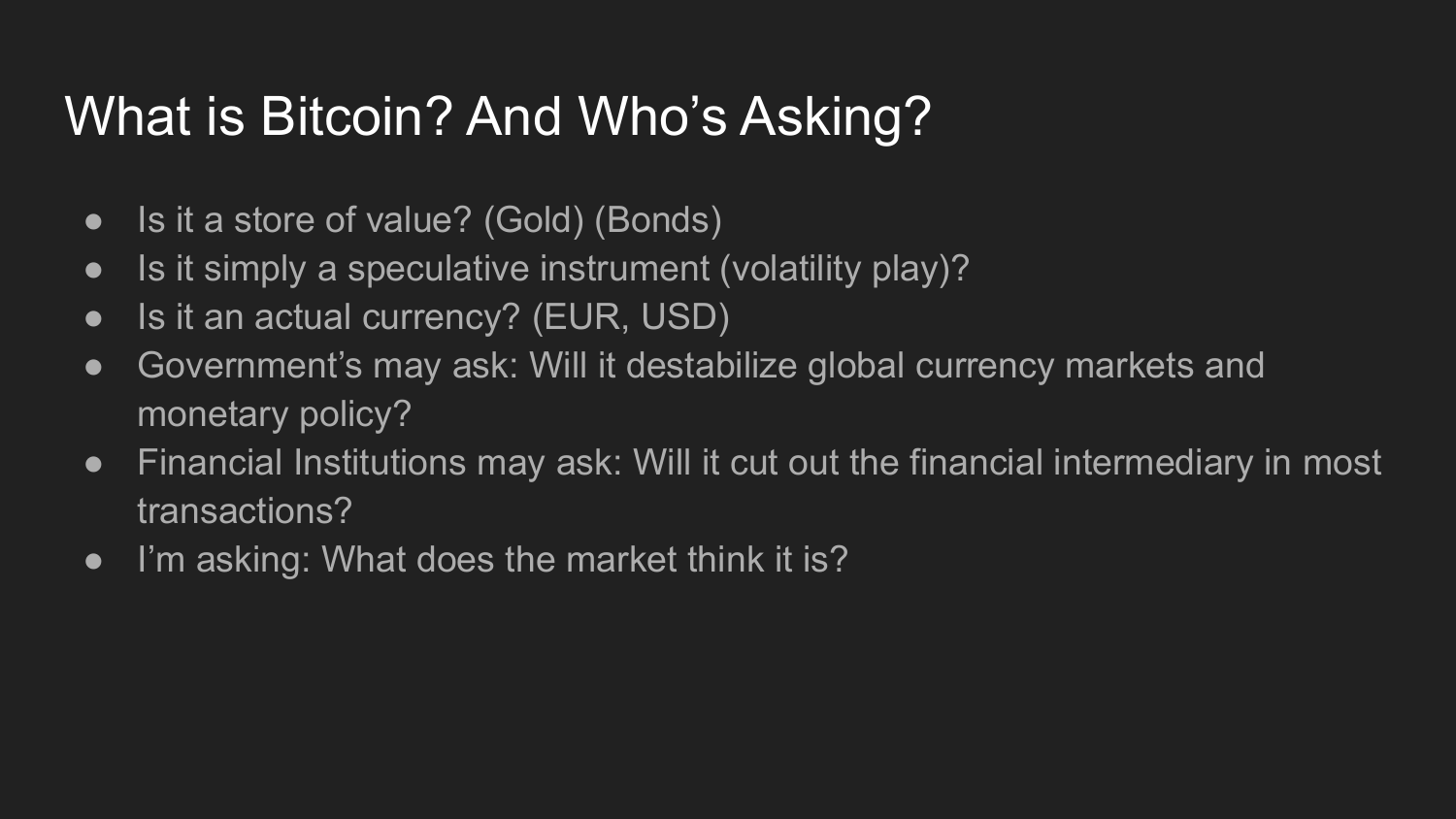#### I'm asking: What does the market think it is?

Specifically: I want to compare and contrast Bitcoin against asset classes (Stocks, Commodities, Currency, Debt Instruments)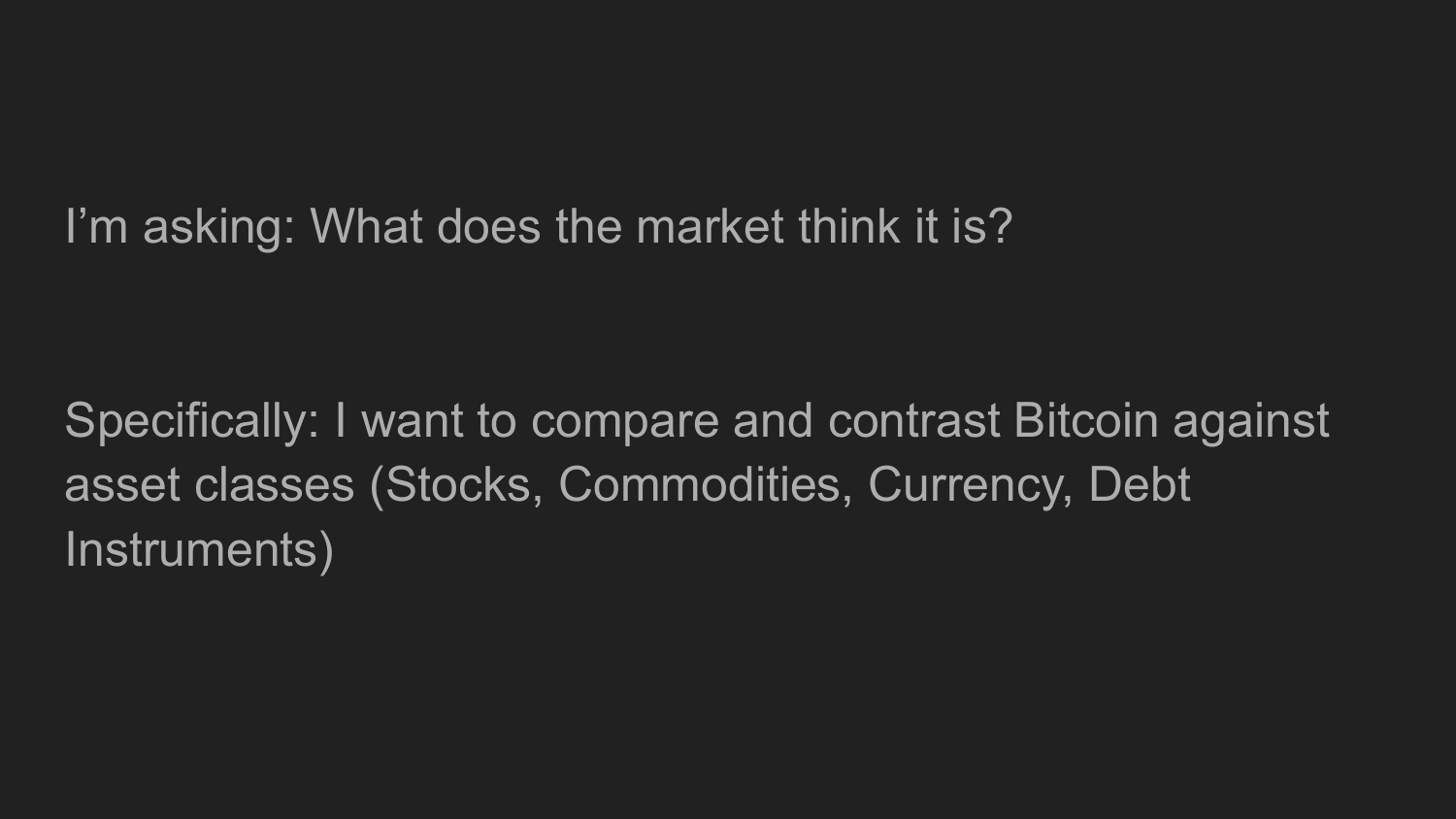#### Dataset

| <b>Asset Class</b>                                   | Data                                                          | Features            | Source                         | Date-Range               |
|------------------------------------------------------|---------------------------------------------------------------|---------------------|--------------------------------|--------------------------|
| Stocks/Shares in Publicly<br><b>Traded Companies</b> | S&P 500 (SNP)                                                 | Price, Trade Volume | Yahoo Finance                  |                          |
| Commodities (Gold)                                   | SPDR Gold Shares (GLD)                                        | Price, Trade Volume | Yahoo Finance                  |                          |
| Currencies (FOREX)                                   | EUR/USD & USD/JPY                                             | Price, Trade Volume | Dukascopy Currency<br>Database | 2004-11-19 to 2019-04-18 |
| Corporate Debt                                       | iShares iBoxx Investment<br>Grade Corporate Bond<br>ETF (LQD) | Price, Trade Volume | Yahoo Finance                  |                          |
| Risk Free bonds                                      | iShares 7-10 Year Treasury                                    | Price, Trade Volume | Yahoo Finance                  |                          |
| Cryptocurrencies (BTC)                               | Bitcoin USD (BTC-USD)                                         | Price, Trade Volume | Yahoo Finance                  | 2010-07-16 to 2019-04-18 |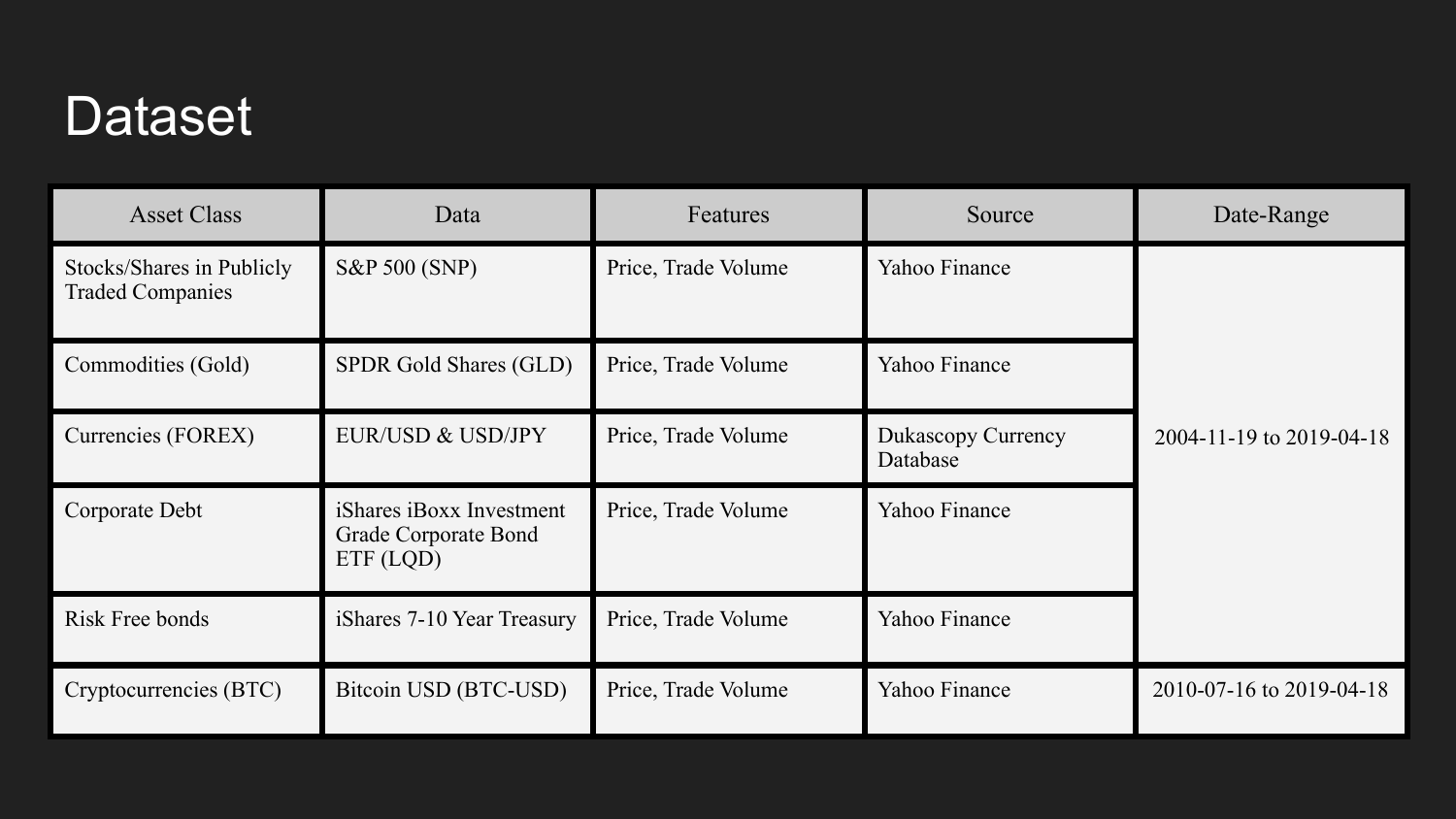#### Outline for Analysis

- 1. Create a Feature to model Asset Variance
	- a. Utilizing ARIMA/GARCH
- 2. Create a Support Vector Machine
	- a. Goal is to Predict the Direction of Returns (+1,-1)
- 3. Create an ANN Classifier
	- a. Goal is to Predict with reasonable accuracy what bucket an asset falls into based on specific features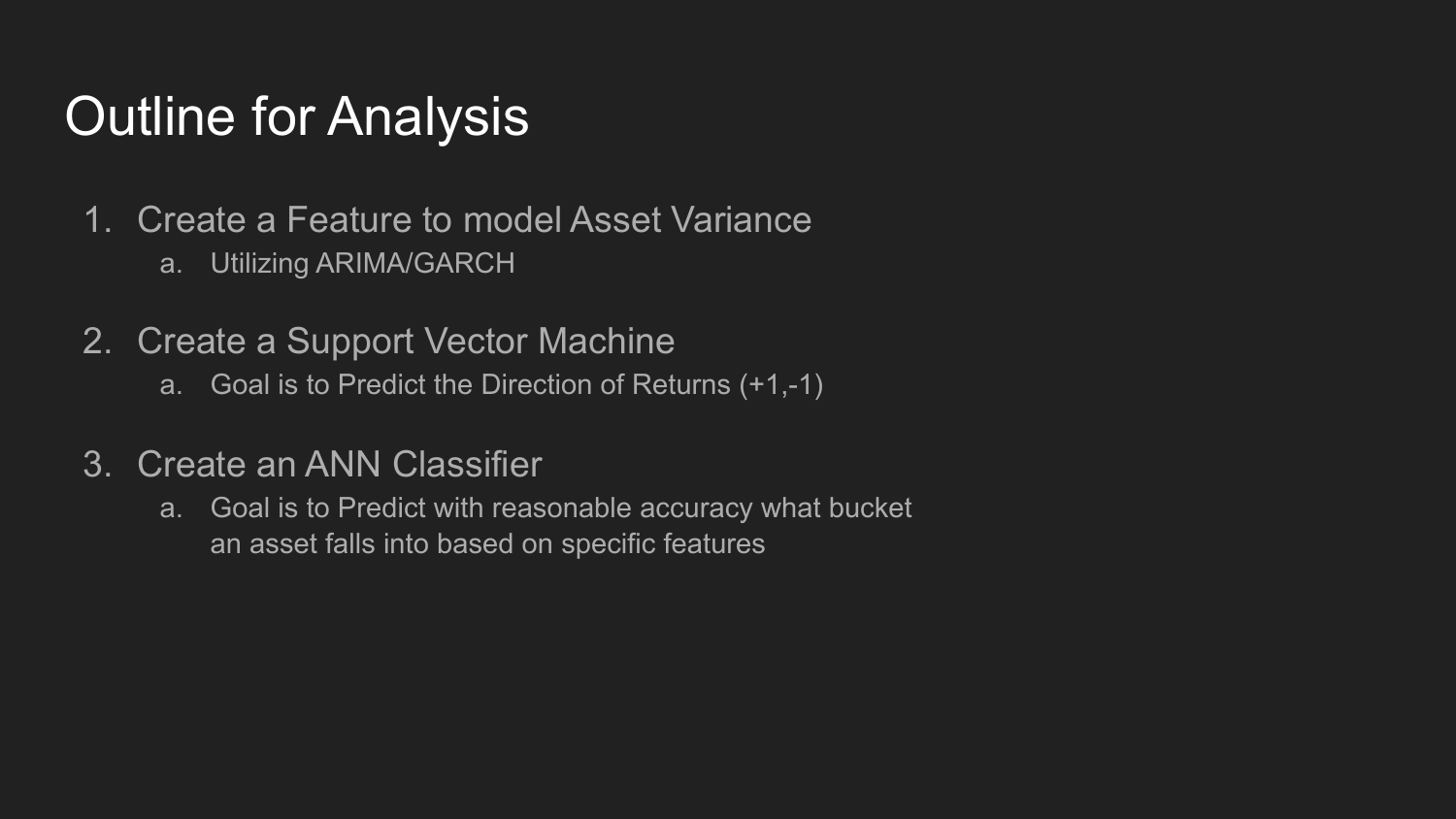### Creating a new feature with ARIMA

- ARIMA stands for Auto-Regressive Integrated Moving Average
- Used in Time Series Analysis when a time series displays certain Auto-Regressive tendencies
- Can be broken down into two components:
	- Auto-Regressive (AR) Model
		- Time Series that is regressed on lagged instances of itself
	- Moving-Average (MA) Model
		- Time Series Forecast Errors regressed on lagged instances of itself
	- Integrated Component:
		- Method of making the series "Stationary"
- $\bullet$  How do we know what to do?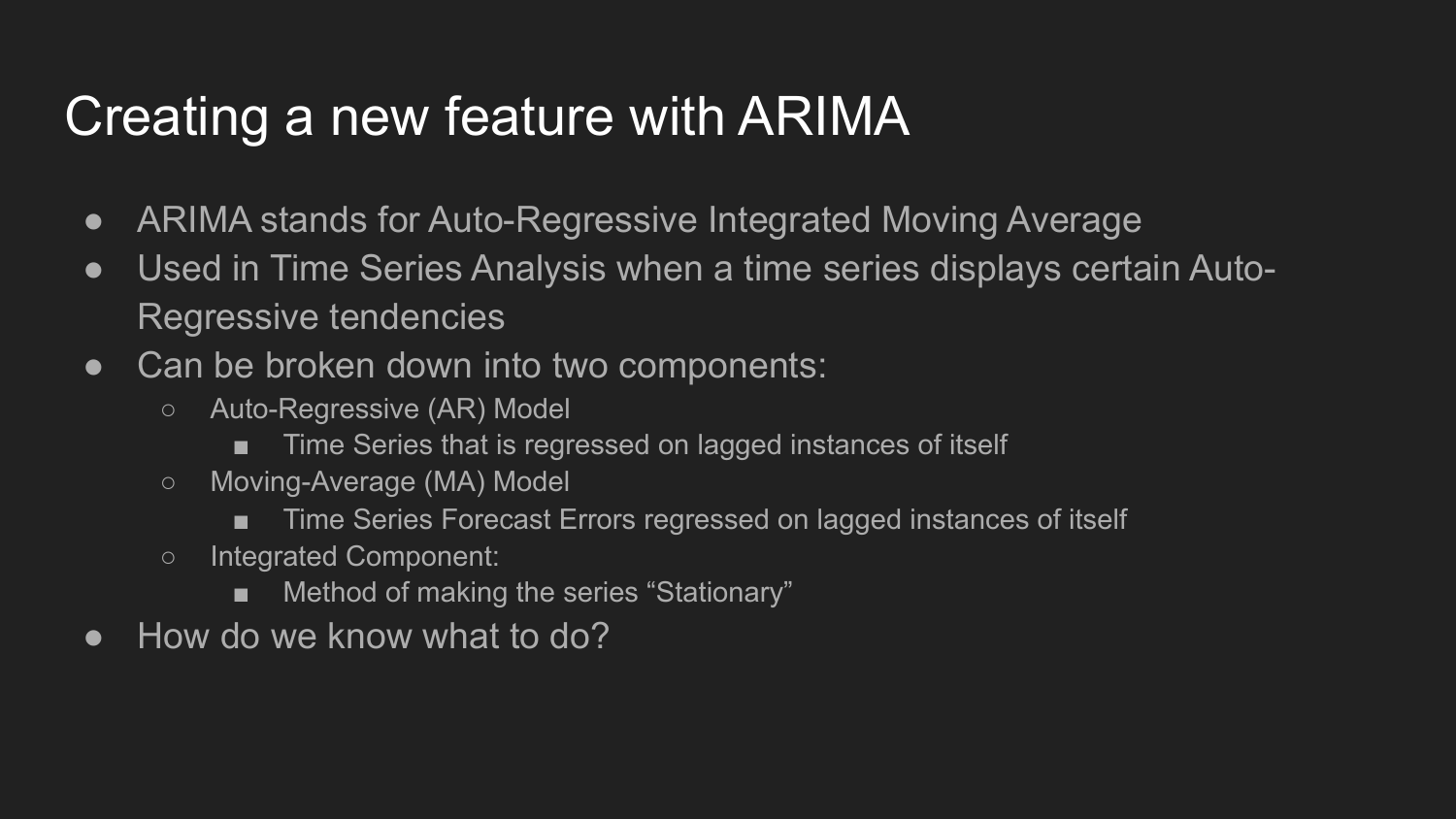#### Start with ARIMA/GARCH

● We decide our ARIMA parameters via the Auto and Partial-Autocorrelation Plots, and use the residuals from this model as a proxy for model variance

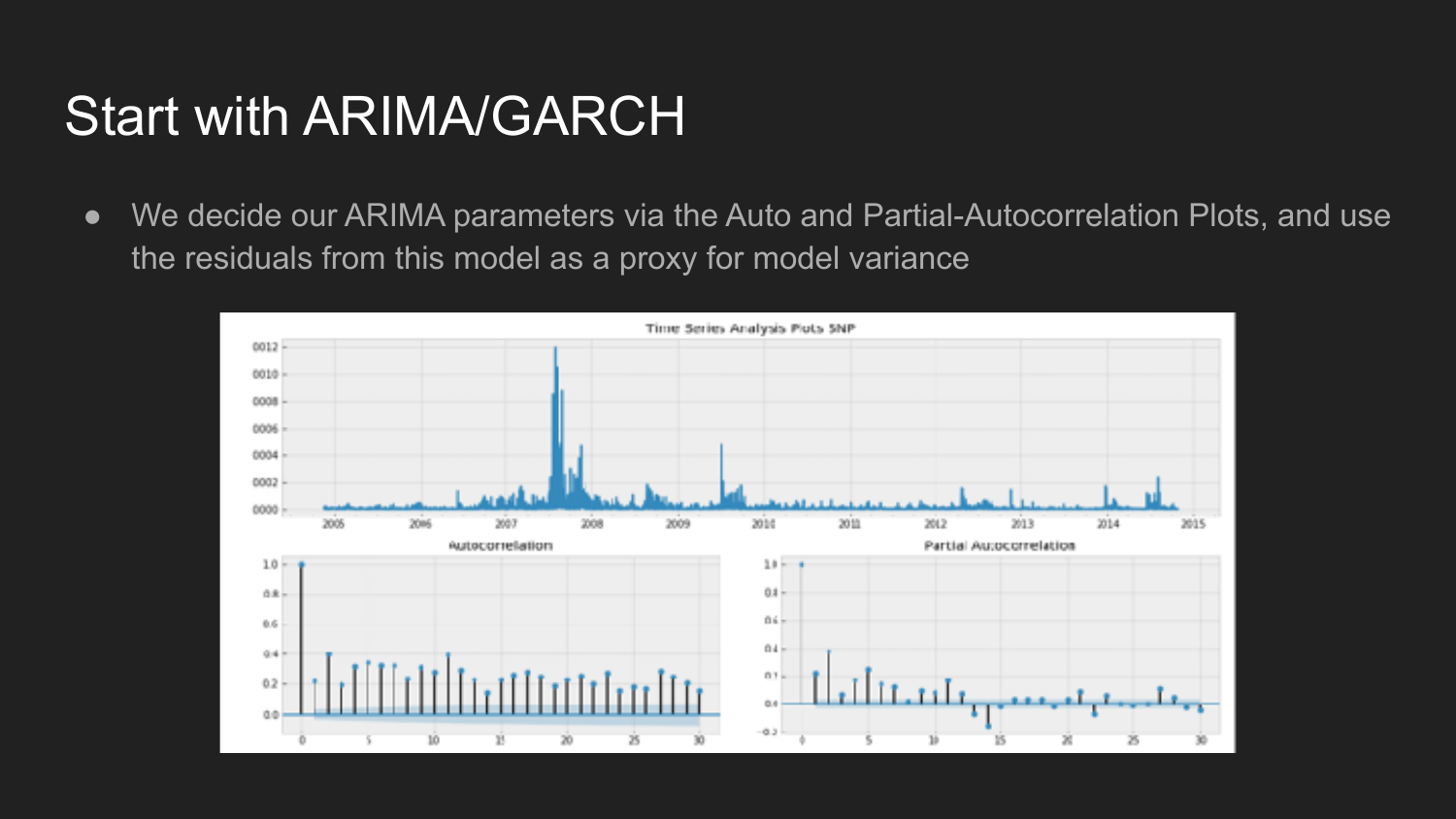### Creating a Support Vector Machine

● Goal: Train an SVM Directional Classifier to forecast the direction of price W/O Residual

movement 1-month out for each Asset Class in the Dataset and asses the utility of our ARIMA residuals

- Test each SVM on unseen Bitcoin price volatility, momentum (model1) and residuals (model 2)
- The best classifier will likely have the closest relationship to Bitcoin as an Asset Class

|                                                           | <b>285 200</b>  | Gold |     |        | EUR/USD USD/JPN Corp_Bonds | <b>Treas bonds</b> |
|-----------------------------------------------------------|-----------------|------|-----|--------|----------------------------|--------------------|
| C_Param                                                   | 10 <sup>1</sup> | 0001 |     | 0.0001 | 10                         | 0.001              |
| Camma                                                     | 10              | 0.01 | 100 | 100    |                            | 0.01               |
| Blooin Train_Accuracy 0.567483 0.565599 0.37302 0.535599  |                 |      |     |        | 0.474576                   | 0.565599           |
| Bitcoin Test_Accuracy 0.565506 0.586888 0.331461 0.539688 |                 |      |     |        | 0.47191                    | 0.589888           |

#### With ARIMA Residuals

|                                                           | <b>S&amp;P 500</b> |        |     |       | Gold EUR/USD USD/JPN Corp_Bonds Treas_Bonds |          |
|-----------------------------------------------------------|--------------------|--------|-----|-------|---------------------------------------------|----------|
| C_Param                                                   | $^{\circ}00$       | 0.0001 | 100 |       | 10                                          | 0.001    |
| Gamma                                                     | 0.0001             | C.OO1  | 100 | 0.001 | 0.1                                         | т.       |
| Bitcoin Train_Ascuracy 0.653/16 0563715 0.694915 0.663716 |                    |        |     |       | 0.502197                                    | 0.563/16 |
| Bitcoin Test_Accuracy 0.606742 0606742 0.674157 0.606742  |                    |        |     |       | 0.567416                                    | 0.506742 |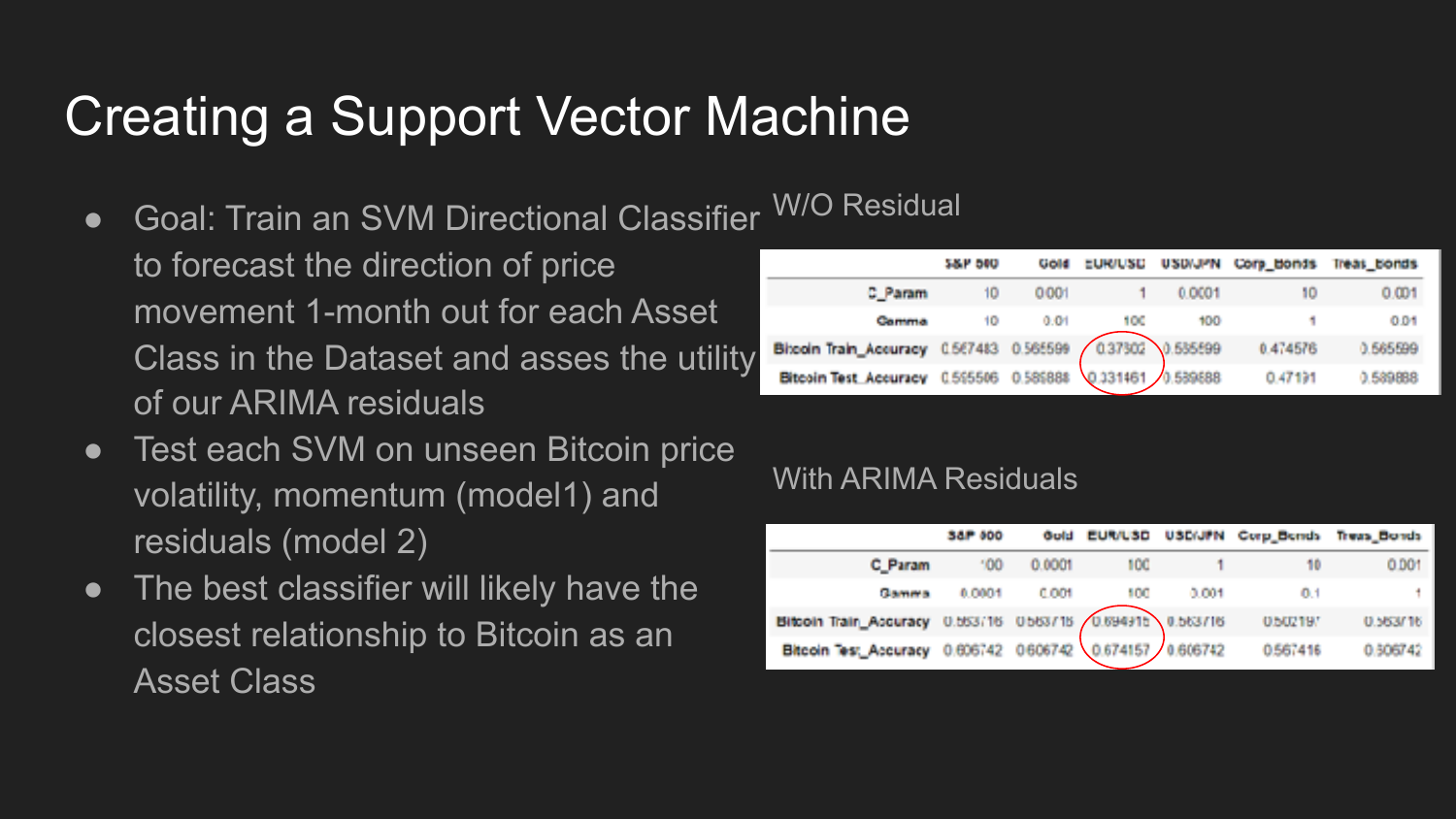#### Creating a Neural Net Classifier

Goal: Take advantage of the flexibility of the input and output space to create an asset classifier with an input size of 60 (20-days of Logged Prices, Traded Volume, and ARIMA Residuals) and output size of 4 (Share, Gold, Curr, Com)

|             |      |       |     |      |          | S&P 500 EUR/USD GOLD Treas Bond Test Accuracy Train Accuracy |
|-------------|------|-------|-----|------|----------|--------------------------------------------------------------|
| Sigmoid     | 1289 | 1187  | -21 | 409. | 0.347193 | 0.350906                                                     |
| TanH        | 584  | 15.70 | 200 | 582. | 0.424809 | 0.436839                                                     |
| <b>RoLU</b> | 577. | -779. | 745 | 785. | 0.615385 | 0.664703                                                     |

|                                       |                                    | S&P 500 EUR/USD GOLD Treas_Bond |
|---------------------------------------|------------------------------------|---------------------------------|
| <b>S&amp;P 500</b>                    | 0.566724 0.034660 0.284564         | 0.245287                        |
|                                       | EUR/USD 0.050260 0.802311 0.010738 | 0.030490                        |
|                                       | GOLD 0.246101 0.002567 0.562416    | 0.220299                        |
| Treas_Bond 0.138915 0.160462 0.142282 |                                    | 0.515924                        |

|  |  | S&P 500 EUR/USD GOLD Treas Bond |
|--|--|---------------------------------|
|  |  | 0.247052                        |